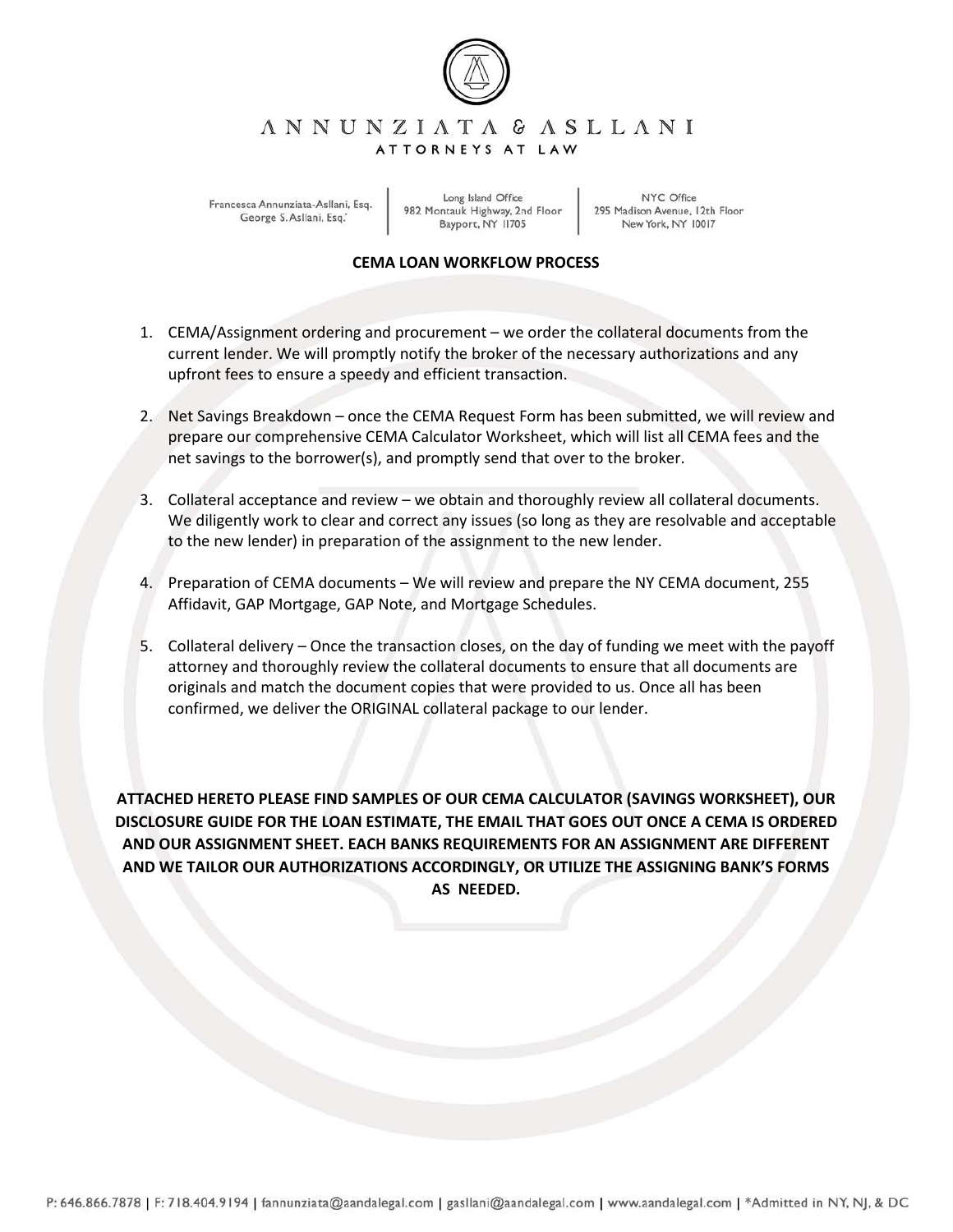

## **\_\_\_\_\_\_\_\_\_\_\_\_\_\_\_\_\_\_\_\_\_\_ CEMA Request Form**

This form should be used to request an Assignment of Mortgage from an existing lender to \_\_\_\_\_\_\_\_\_\_\_\_\_\_\_\_\_\_\_\_\_\_\_\_\_. Please complete this form in its entirety and submit to [info@aandalegal.com.](mailto:info@aandalegal.com) An electronic version of this form may be completed and submitted to us by visitin[g www.aandalegal.com/cema](http://www.aandalegal.com/cema)

| <b>Borrower Information:</b>                                     |           |                                     |  |
|------------------------------------------------------------------|-----------|-------------------------------------|--|
|                                                                  |           |                                     |  |
|                                                                  |           |                                     |  |
|                                                                  | State: NY | ZipCode____________                 |  |
|                                                                  |           |                                     |  |
|                                                                  |           |                                     |  |
| <b>Current Lender Information:</b>                               |           |                                     |  |
|                                                                  |           |                                     |  |
|                                                                  |           |                                     |  |
|                                                                  |           |                                     |  |
| New Loan Amount:                                                 |           | New Loan Number                     |  |
| Mortgage Broker Information/ Requesting Applicant's Information: |           | TYPE Mortgage Broker Attorney Other |  |
|                                                                  |           |                                     |  |
|                                                                  |           |                                     |  |
| Email Address                                                    |           |                                     |  |

Once we receive this completed form, we will provide you with the below-referenced items:

- 1. CEMA Calculator Worksheet which will list all CEMA associated fees and net savings to the borrower(s);
- 2. Information regarding the standard turnaround time to receive the assignment documents from the current lender as well as any and all CEMA fees payable to the current lender; *PLEASE NOTE: Some lenders require certain fees to be paid upfront. We will notify you if this is the case and provide you with instructions as to exactly what is needed.*
- 3. A Letter of Authorization which must be signed by the borrower(s);
- 4. Any and all forms required by the current lender in order to initiate the assignment process.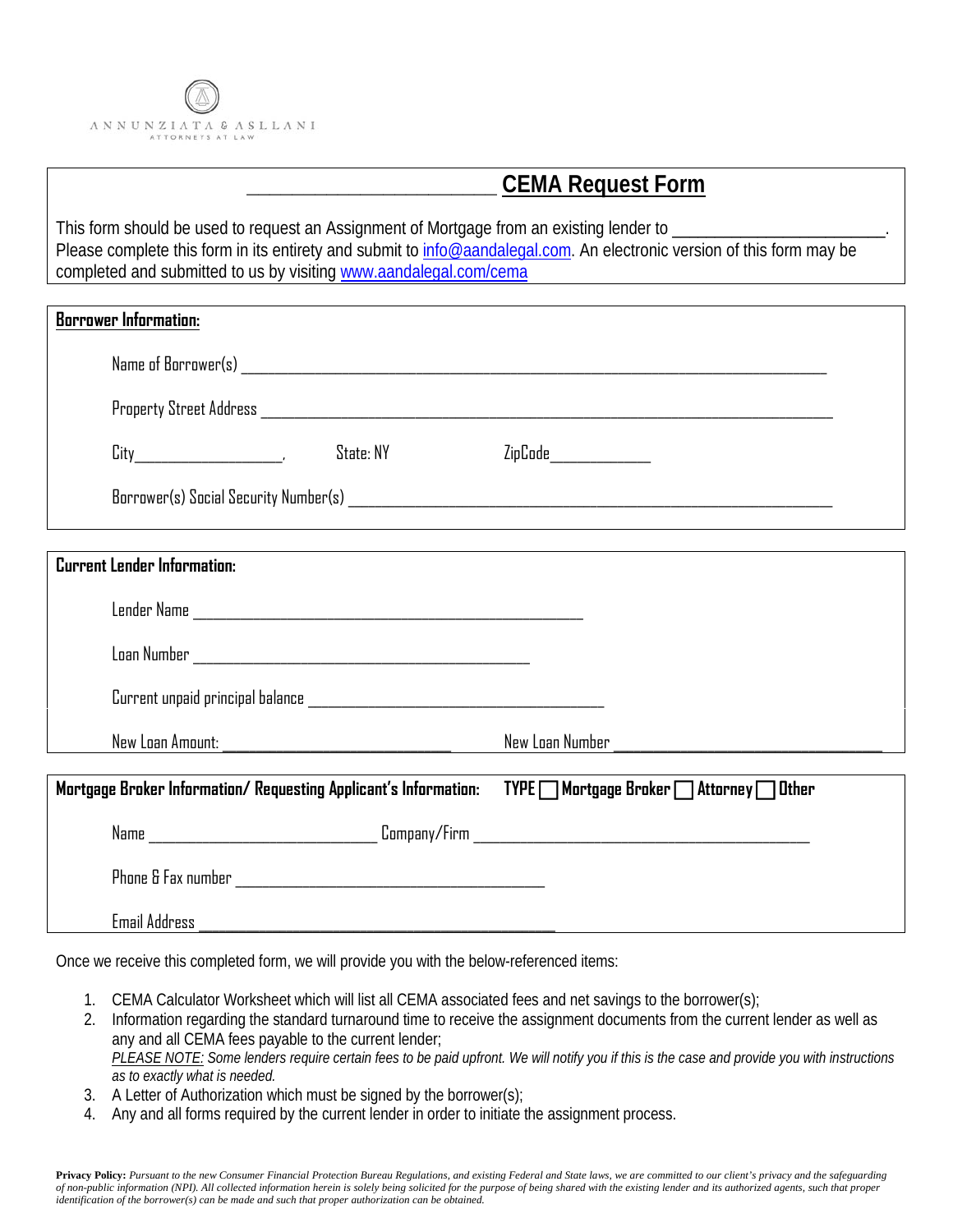| CEMA SAVINGS CALCULATOR                                                                                                                                                                                                                                                                                |                                                                                                                                 |                                                       |
|--------------------------------------------------------------------------------------------------------------------------------------------------------------------------------------------------------------------------------------------------------------------------------------------------------|---------------------------------------------------------------------------------------------------------------------------------|-------------------------------------------------------|
| <b>NEW LENDER/LOAN NUMBER:</b><br><b>BORROWER(S) NAME:</b><br><b>PROPERTY ADDRESS:</b>                                                                                                                                                                                                                 | $\Lambda \; N \; N \; U \; N \; Z \; I \; \Lambda \; T \; \Lambda \; \; \Phi \; \; \Lambda \; S \; L \; L \; \Lambda \; N \; I$ |                                                       |
| County in which property is located<br>Mortgage Tax Rate<br>Principal amount owed on existing loan<br>New Loan amount<br>Taxable Amount (GAP Amount)                                                                                                                                                   |                                                                                                                                 | N <sub>K</sub><br>1.80%<br>\$0.00<br>\$0.00<br>\$0.00 |
|                                                                                                                                                                                                                                                                                                        | Disclose in Loan Estimate                                                                                                       |                                                       |
| Mortgage Tax due without CEMA<br>Mortgage Tax due with CEMA<br><b>Gross Savings from CEMA</b>                                                                                                                                                                                                          | Page 2, Box E<br>Page 2, Box E                                                                                                  | \$0.00<br>\$0.00<br>\$0.00                            |
| FEES ASSOCIATED WITH THE ASSIGNMENT OF THE LOAN                                                                                                                                                                                                                                                        | Disclose in Loan Estimate                                                                                                       |                                                       |
| Assignment processing fee for Current Lender (Paid Upfront - P.O.C.B) [if applicable]<br>Assignment fee for Current Lender (Paid At Closing) [if applicable]<br>Assignment fee for Current lender (included in Payoff Statement) [if applicable]<br>Current Lender Payoff Attorney Fee [if applicable] | Page 2, Box C<br>Page 2, Box C<br>Page 2, Box C<br>Page 2, Box C                                                                | \$0.00<br>\$0.00<br>\$0.00<br>\$0.00                  |
| Annunziata & Asllani, LLP CEMA Preparation and Collateral Review<br>Recording Fees: CEMA, 255 Affidavit, and Assignment (Estimate)<br>TOTAL OF FEES ASSOCIATED WITH ASSIGNMENT                                                                                                                         | Page 2, Box C<br>Page 2, Box E                                                                                                  | \$250.00<br>\$500.00<br>\$750.00                      |
| NET SAVINGS OF CEMA/ASSIGNMENT TO BORROWER                                                                                                                                                                                                                                                             |                                                                                                                                 | $-$750.00$                                            |
|                                                                                                                                                                                                                                                                                                        | Disclose in Loan Estimate                                                                                                       |                                                       |
| <b>NON-CEMA RELATED FEES</b>                                                                                                                                                                                                                                                                           |                                                                                                                                 |                                                       |
| Annunziata & Asllani, LLP Settlement Agent Fee                                                                                                                                                                                                                                                         | Page 2, Box C                                                                                                                   | \$1,000.00                                            |
| TOTAL:                                                                                                                                                                                                                                                                                                 |                                                                                                                                 | \$1,000.00                                            |